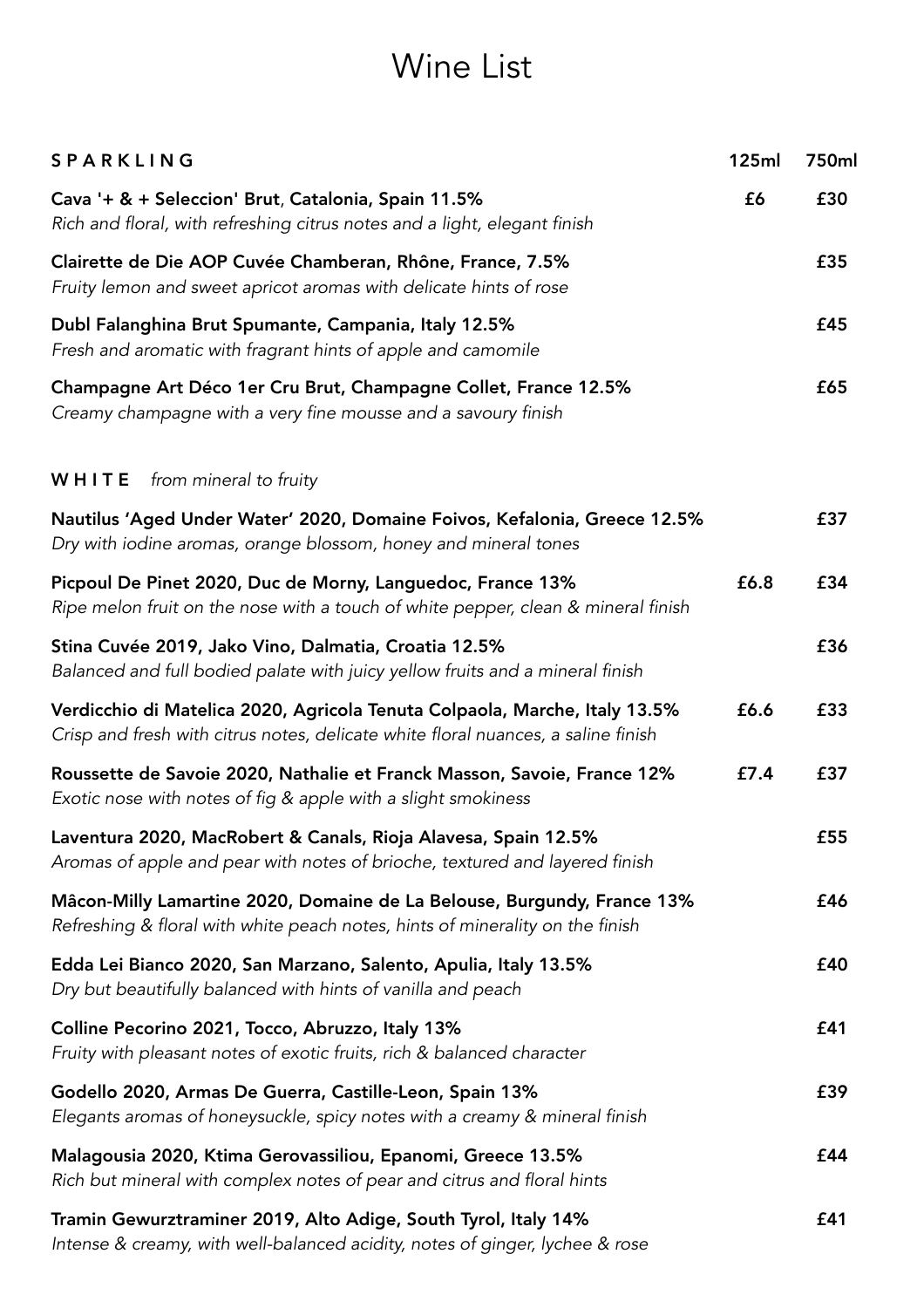## R O S É & O R A N G E

| Syrah Rosé 2020, Domaine de Miselle, Côtes de Gascogne, France 11.5%<br>Notes of pomegranate, fullness on the palate with a fresh & silky finish                                            | £5.2 | £26 |
|---------------------------------------------------------------------------------------------------------------------------------------------------------------------------------------------|------|-----|
| Ventoux Rosé 2021, Vignerons de Saint Marc, Ventoux, France 13%<br>Ample with gourmet aromas of raspberry & strawberry, end with a mineral finish                                           | £5.6 | £28 |
| Invitation Rosé 2019, Campuget, Costières de Nîmes, Rhône, France 13%<br>Dry with pleasant acidity, floral notes, red berry aromas and a smooth finish                                      |      | £31 |
| 4-6H Agiorgitiko 2020, Gaia Wines, Peloponnese, Greece 12%<br>Crisp and refreshing rosé, floral notes, hints of pomegranate & strawberry                                                    |      | £36 |
| Tramari Primitivo 2019, San Marzano, Salento, Apulia, Italy 12.5%<br>Off-dry, very mineral yet creamy with notes of green apple and citrus                                                  |      | £32 |
| Tavel Moon Apogé 2019, Domaine des Carabiniers, Rhône, France 13%<br>Deep grenadine and raspberry aromas with a long finish and great balance                                               |      | £44 |
| Qvevri Rkatsiteli 2014, Vachnadziani Winery, Kakheti, Georgia 13%<br>A layered skin-contact wine, with notes of green tea & honey with a long finish                                        |      | £41 |
| from light to full bodied<br><b>RED</b><br>Mencia 'Vel'Uveyra' 2018, Ronsel do Sil, Galicia, Spain 12%<br>Light with notes of wild berries and violet flowers, a mineral but velvety finish |      | £38 |
| "Le Pinot Noir" 2020, Domaine Paul Mas, Languedoc Roussillon, France 13.5%<br>Fresh palate, crisp with fine tannins, aromas of morello cherry & strawberries                                | £6   | £30 |
| Alese Negroamaro 2019, Tempo Al Vino, Puglia, Italy 12.5%<br>Packed with dark berries, a soft touch of chocolate, full of freshness on finish                                               |      | £35 |
| Breccario 2018, Leonardo Bussoletti, Umbria, Italy 13%<br>Lovely light bodied with dried rose notes, juicy textures & sweet tannins                                                         |      | £50 |
| Côtes du Rhône 2019, Domaine des Carabiniers, Rhône, France 13%<br>Harmonious notes of liquorice with a beautiful structure and velvety texture                                             |      | £36 |
| Chianti Classico 2016, Tenuta Casenuove, Tuscany, Italy 14%<br>Light notes of raspberries & violets, with a freshness of red fruits & ripped tannins                                        |      | £52 |
| Instinct Terrien 2018, Château Auzias, Languedoc, France 14%<br>Aromas of liquorice & tobacco notes, round structure with delicate tannins                                                  | £6.6 | £33 |
| Lirac 2019, Domaine Des Cigalounes, Rhône, France 14.5%<br>Full-bodied with silky tannins, intense aromas of ripe red fruit, spicy notes                                                    | £6.8 | £34 |
| Morgon 2018, Domaine de la Chaponne, Beaujolais, France 13.5%<br>Fragrant with a supple cherry core and flavoursome hints of flower                                                         |      | £49 |
| San Marzano "Anniversario 62" 2017, Primitivo, Apulia, Italy 14.5%<br>Deep with flavours of prunes & spices, long finish of cocoa & vanilla bean                                            |      | £52 |
| Gigondas Vieilles Vignes 2017, Domaine St Damien, Rhône, France 15%<br>Powerful wine with notes of sweet fruit & hints of pepper, long finish                                               |      | £55 |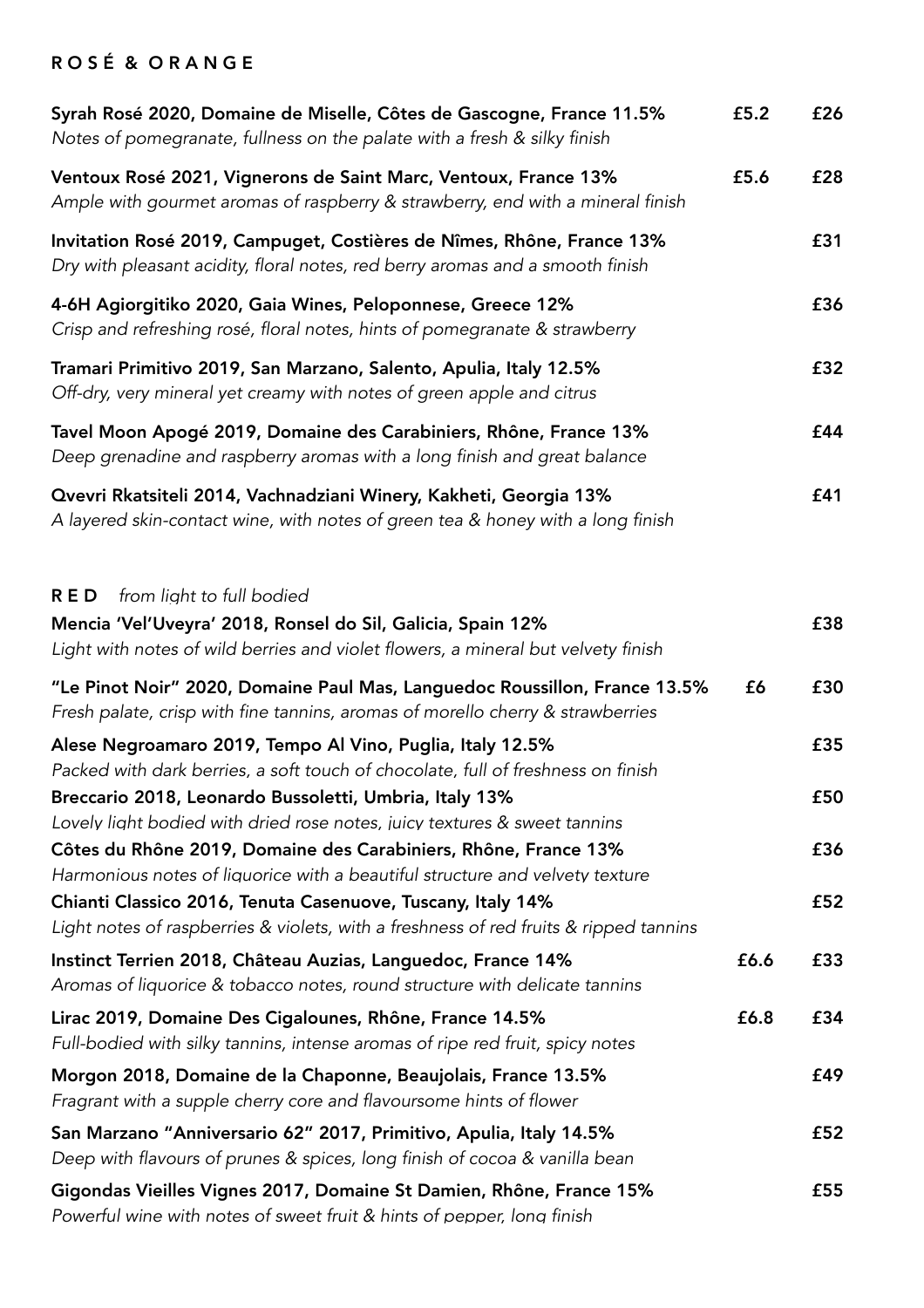| <b>DESSERT WINES</b>                                                                                                                    | 125ml        | 750ml |
|-----------------------------------------------------------------------------------------------------------------------------------------|--------------|-------|
| Maestro Impassitu Muscat, Yves Leccia, Corsica, France 11%<br>Rich, velvety but slightly dry with notes of chestnut & fig               | £13          | £53   |
| Clairette de Die AOP Cuvée Chamberan, Rhône, France, 7.5%<br>Fruity lemon and sweet apricot aromas with delicate hints of rose          |              | £35   |
|                                                                                                                                         | <b>100ml</b> | 500ml |
| Moscatel Emilin Xérès Sherry, Lustau, Andalusia, Spain, 17%<br>Intense floral and citric aromas, smooth with orange and lime notes      | £11          | £50   |
| Vin Santo 2008, Gaia, Santorini, Greece, 13.5%<br>Beautifully balanced with complex aromas of dried fig, toffee and bergamot            | £12.5        | £55   |
| Moniack Mead, Moniack Castle, Highland, Scotland 14.7%<br>Smooth and warming with prominent honey & caramel flavour, light floral notes | £6           |       |
| Pedro Ximenez NV, Mar 7, Andalusia, Spain 17.5%<br>Deep aromas of raisins, notes of ripe fig & cinnamon. Sweet and harmonious           | £11          |       |

| <b>DIGESTIFS</b>                                                                                                                       | 25ml | 50 <sub>ml</sub> |
|----------------------------------------------------------------------------------------------------------------------------------------|------|------------------|
| Amaro Nonino, Udine, Italy, 35%<br>Caramel and sweet orange balanced with delicate spice                                               | £5.3 | £10              |
| Dolce Cilento Limoncello, Amalfi Coast, Italy, 25%<br>Creamy lemon liquor, full flavoured and warming                                  | £4   | £8               |
| Kilkerran 12 Year Old Whisky, Glengyle Distillery, Scotland, 46%<br>Lightly peated, oak notes, citrus & vanilla palate, velvety finish | £5   | f9               |
| Sapling Vodka, Sapling Spirits, England, 40%<br>Herbaceous and citrusy notes, very clean and crisp naturally sweet taste               | £5   | f9               |